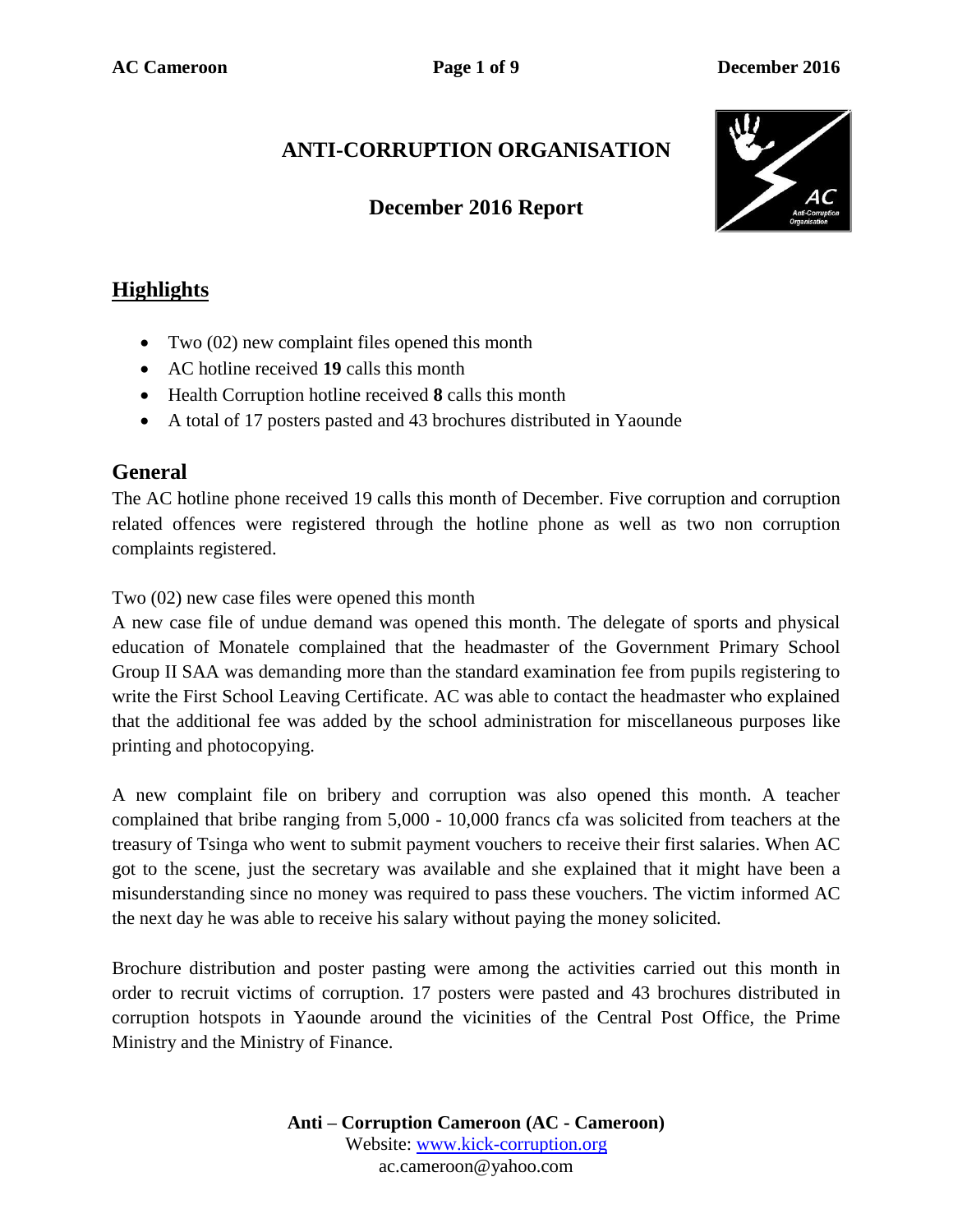Case follow-up continued this month on the corruption case involving many counts of bribery with about three hundred victims opened in the month October 2016. A bailiff was used to draw three declarations: a certified report of the site of offense, a report auditioning the victims and a summons summoning the commissioner to restitute the goods seized from victims. The documents were deposited for registration at the taxation office.

### **AC Hotline Phone**

The AC hotline phone registered **19** calls this month of December 2016 with **5** corruption and corruption assimilated offences and **2** non-corruption related complaints. The calls have been analyzed and represented on charts as seen below



95% of calls this month were responsive while just 5% of callers' phones were unavailable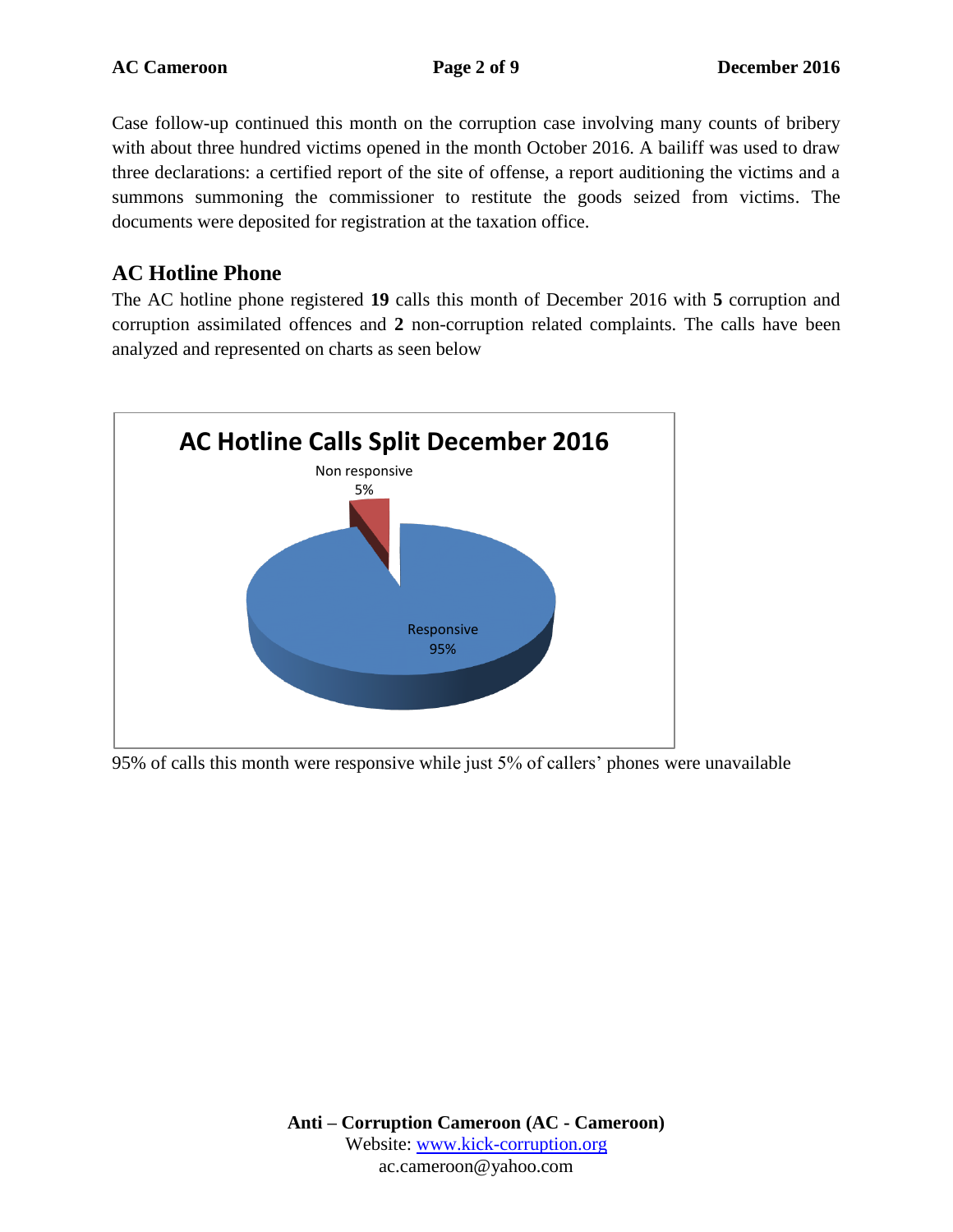

53% of callers this month had no complaint to report while 34% of callers reported corruption complaints and 13% had complaints not related to corruption.



As is the usual trend, complaints against bribery and corruption were the highest registered showing 50% of total corruption complaints, followed by complaints of misappropriation of public funds and undue demand which had 17% each and lastly, complaints of extortion with 16%.

> **Anti – Corruption Cameroon (AC - Cameroon)** Website: [www.kick-corruption.org](http://www.kick-corruption.org/) ac.cameroon@yahoo.com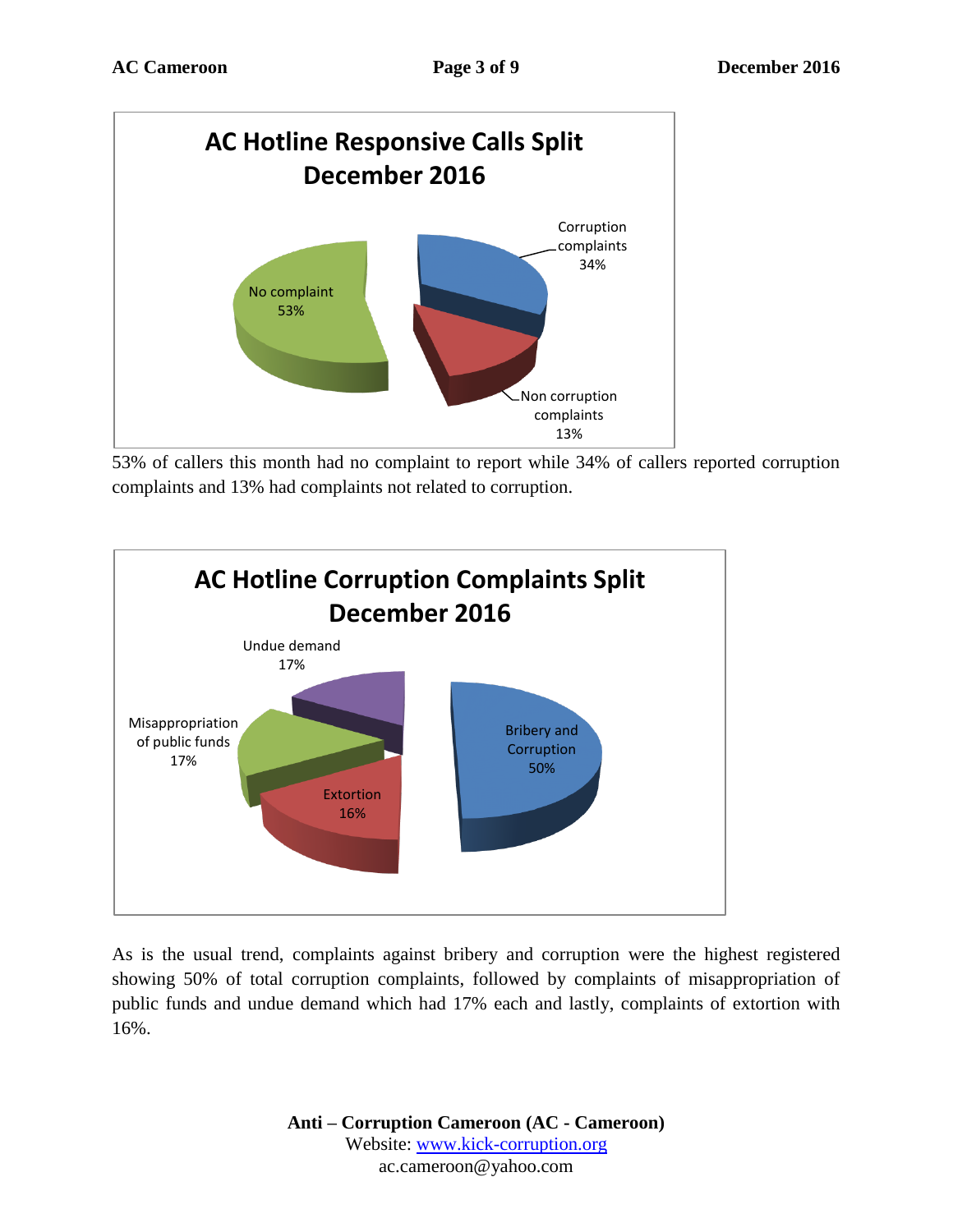

50% of non corruption complaints were of teachers rioting and 50% was private complaint

## **Gender**



The male gender participated with the highest calls representing 86% of total calls while the female gender participated with 14% of calls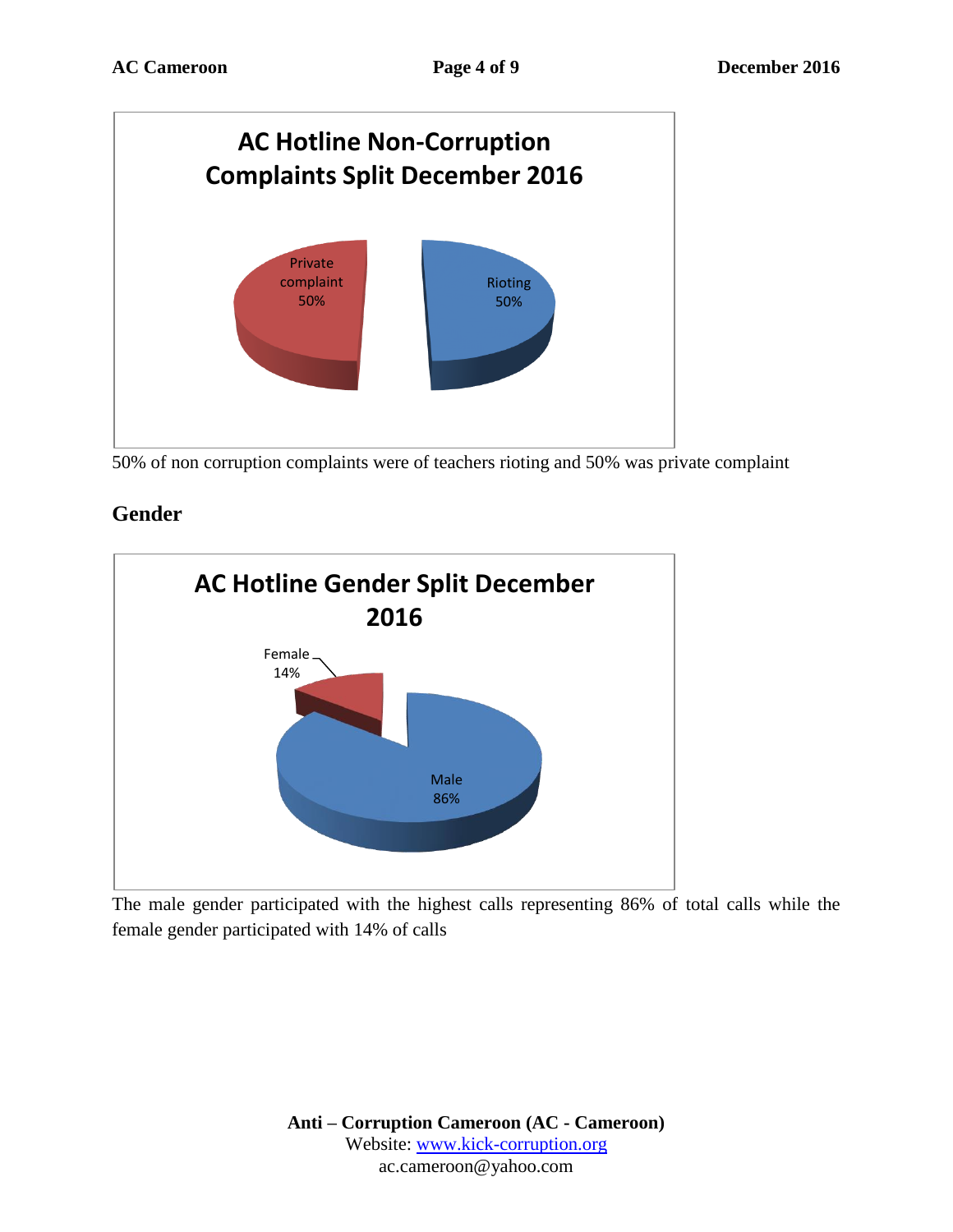## **Age Range of Callers**



The adult age range participated most with 62% of calls, 25% came from the youths and 13% from the elderly.

## **Regional Representation**



The Centre region recorded 50% of calls of the total calls. Field work is concentrated in Yaounde, the capital town of the Centre region. The Littoral region followed with 17% of calls,

> **Anti – Corruption Cameroon (AC - Cameroon)** Website: [www.kick-corruption.org](http://www.kick-corruption.org/) ac.cameroon@yahoo.com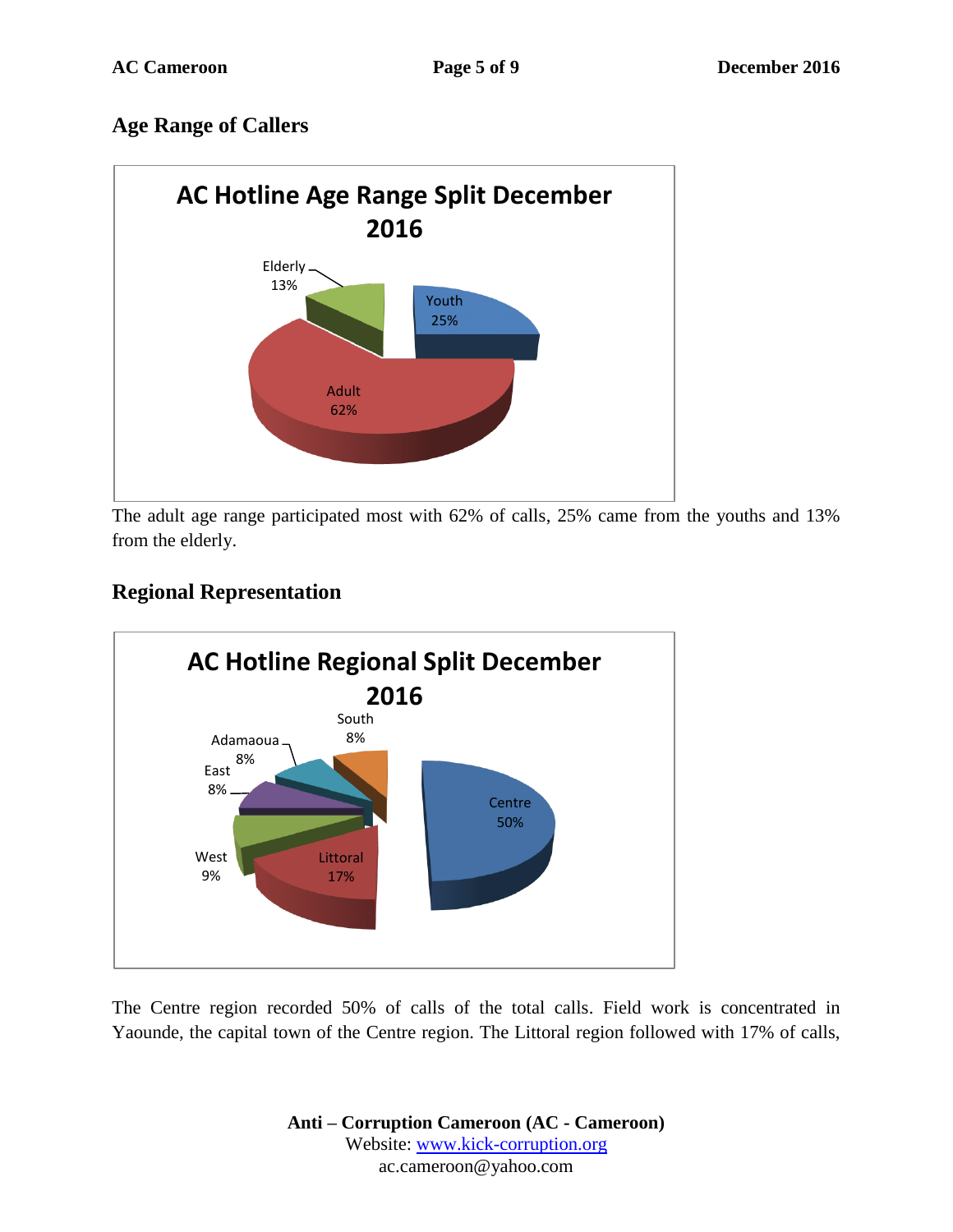the West region with 9% while the East, Adamawa and South regions participated with 8% each of calls.

#### **Investigations**

Investigations were carried out on a new case file of undue demand opened this month. The Delegate of sports and physical education of Monatélé, a commune situated 70km from the town of Yaounde, complained that the headmaster of the Government Primary School Group II SAA was demanding more than the standard examination fee from pupils registering to write the First School Leaving Certificate. AC was able to get in contact with the headmaster who explained that the additional fee was added by the school administration for miscellaneous purposes like printing and photocopying of examination materials.

Investigations were also carried out on a new complaint file on bribery and corruption opened this month. A teacher complained that bribe ranging from 5,000 - 10,000 francs cfa was solicited from teachers at the treasury of Tsinga who went to submit payment vouchers to receive their first salaries. He was advised to leave the scene so an AC volunteer can get there and carry on investigations without raising suspicion as to who made the report. When AC got to the scene, just the secretary was available and she explained that it might have been a misunderstanding since no money was required to pass these vouchers. The victim called the next day to inform AC he was able to get the cheque signed and has received his salary without paying the money solicited.

### **Legal**

Case follow-up continued this month on the corruption case involving many counts of bribery with about three hundred victims opened in the month October 2016. A bailiff was used to draw three declarations: a certified report of the site of offense, a report auditioning the victims and a summons summoning the commissioner to restitute the goods seized from victims. The documents were deposited for registration at the taxation office.

## **Health Corruption Hotline**

The Health Corruption hotline received 8 calls this month of December registering no complaint. Data from the calls has been analyzed as is represented on charts below.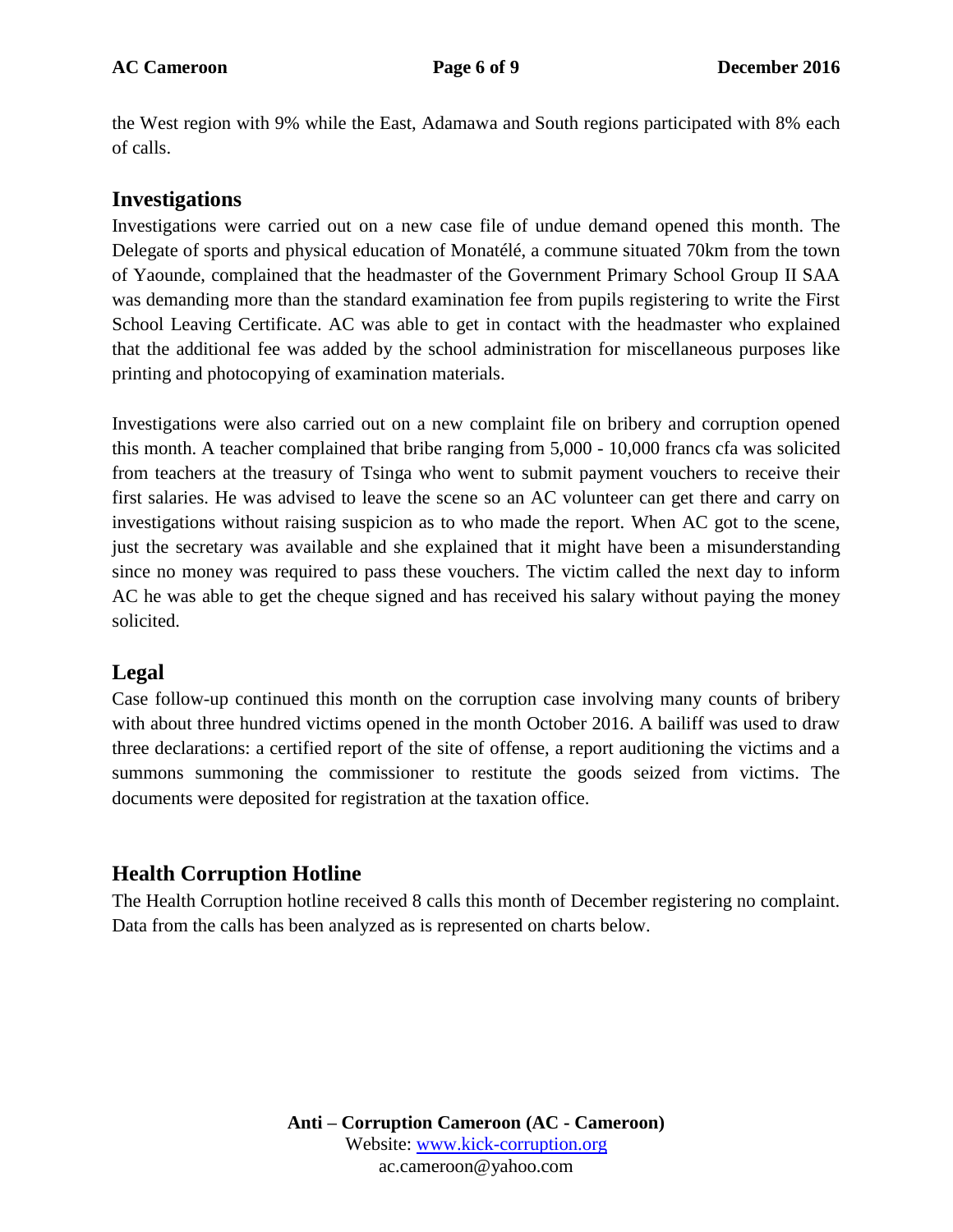

89% of health corruption calls this month were responsive while 11% were non responsive

## **Gender**



The male gender made up 60% of calls while the female gender participated with 40% of calls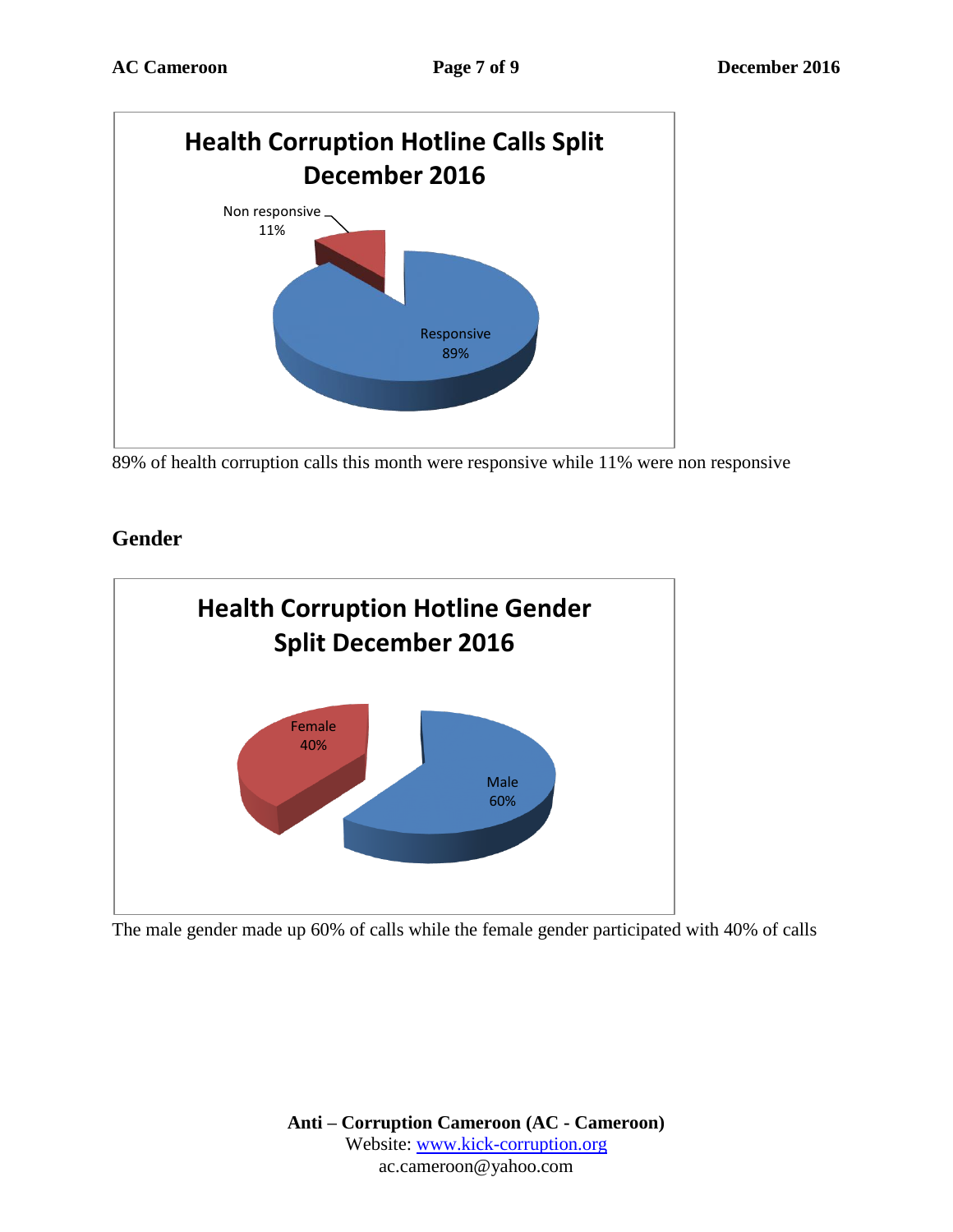## **Age Range of Callers**



The adult age range participated with the highest number of calls representing 50% of total calls, followed by the youth age range with 33% and lastly, the elderly age range with 17% of calls

## **Regional representation**



The Adamawa and Centre region both participated with 29% of calls, while the South West, Far North and Littoral regions had 14% each

> **Anti – Corruption Cameroon (AC - Cameroon)** Website: [www.kick-corruption.org](http://www.kick-corruption.org/) ac.cameroon@yahoo.com